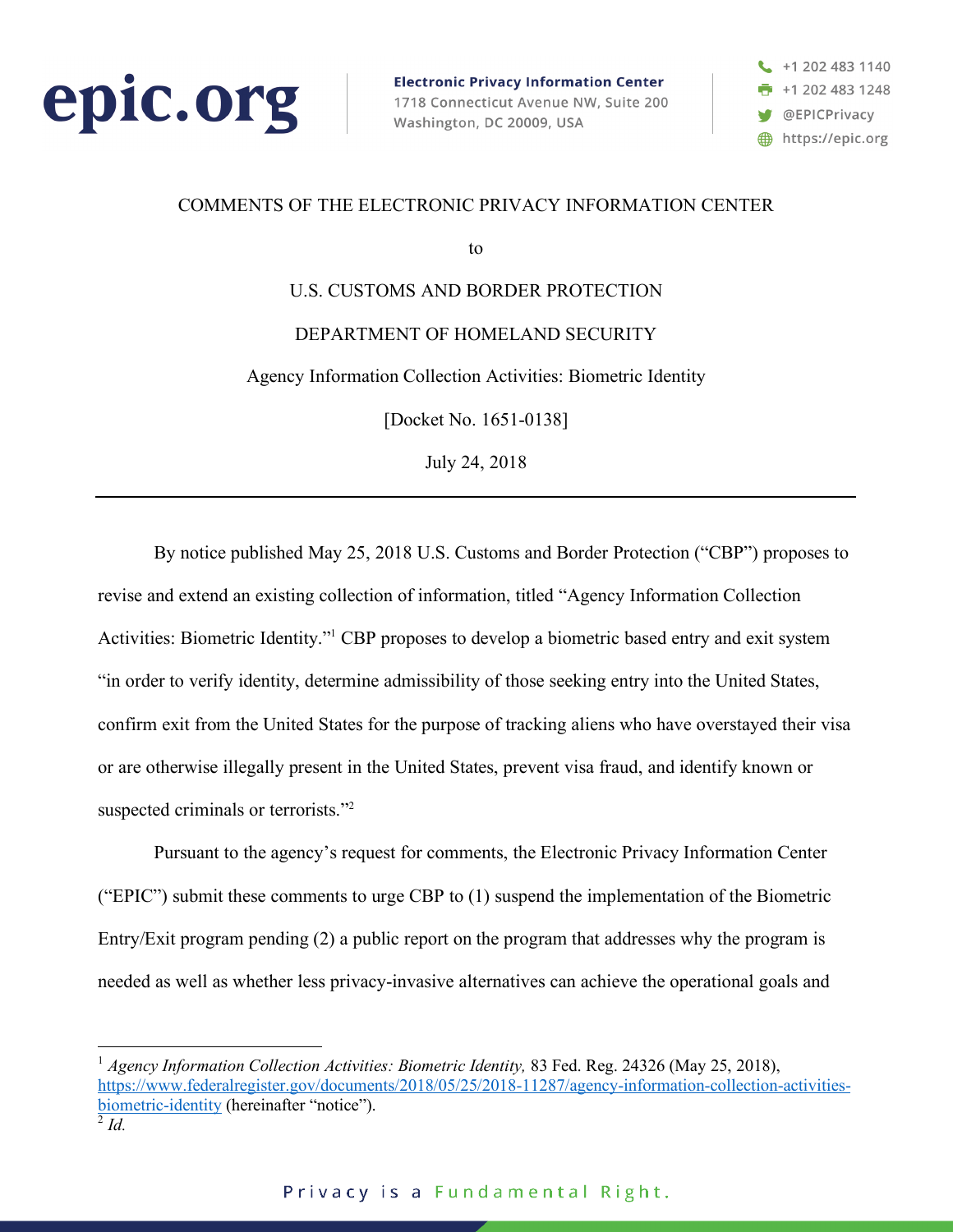(3) Congressional regulations are passed providing safeguards for the use of biometrics. EPIC believes CBP should not implement any biometric program until the privacy and security problems identified are adequately resolved. EPIC opposes the revision and extension of this information collection.

### **I. EPIC's Interest**

EPIC is a public interest research center in Washington, D.C. EPIC was established in 1994 to focus public attention on emerging civil liberties issues and protect privacy, the First Amendment, and constitutional values.3 EPIC has a particular interest in privacy issues related to biometric identifiers. <sup>4</sup> Biometric data is personally identifiable information that cannot be changed when compromised. Improper collection of this information can contribute to identity theft, inaccurate identifications, and infringement on constitutional rights. Strict limits on biometric data is the best practice to prevent abuse.

EPIC regularly files Freedom of Information Act ("FOIA") requests and files lawsuits seeking records documenting biometric identification programs.<sup>5</sup> EPIC has filed a FOIA lawsuit to obtain documents related to CBP's Biometric Entry/Exit program.<sup>6</sup> More recently, EPIC submitted an urgent FOIA request to the Department of Homeland Security seeking the Privacy Impact Assessment for the "Homeland Advanced Recognition Technology," a proposed system that will integrate biometric identifiers across the federal government and serve as the primary biometric

 <sup>3</sup> EPIC, *About EPIC*, https://epic.org/epic/about.html.

<sup>4</sup> EPIC, *Biometric Identifiers*, https://epic.org/privacy/biometrics/.

<sup>5</sup> *See e.g*., *EPIC v. CBP (Biometric Entry/Exit Program),* https://epic.org/foia/dhs/cbp/biometric-entryexit/default.html (EPIC obtained a report which evaluated iris imaging and facial recognition scans for border control); EPIC v. FBI (Biometric Data Transfer Agreements), https://epic.org/foia/fbi/biometric-mou/ (EPIC has obtained several memorandum of understanding regarding the transfer of biometric identifiers between the FBI and the Department of Defense).

<sup>6</sup> *EPIC v. CBP (Biometric Entry/Exit Program)*, EPIC, https://epic.org/foia/dhs/cbp/biometric-entryexit/default.html.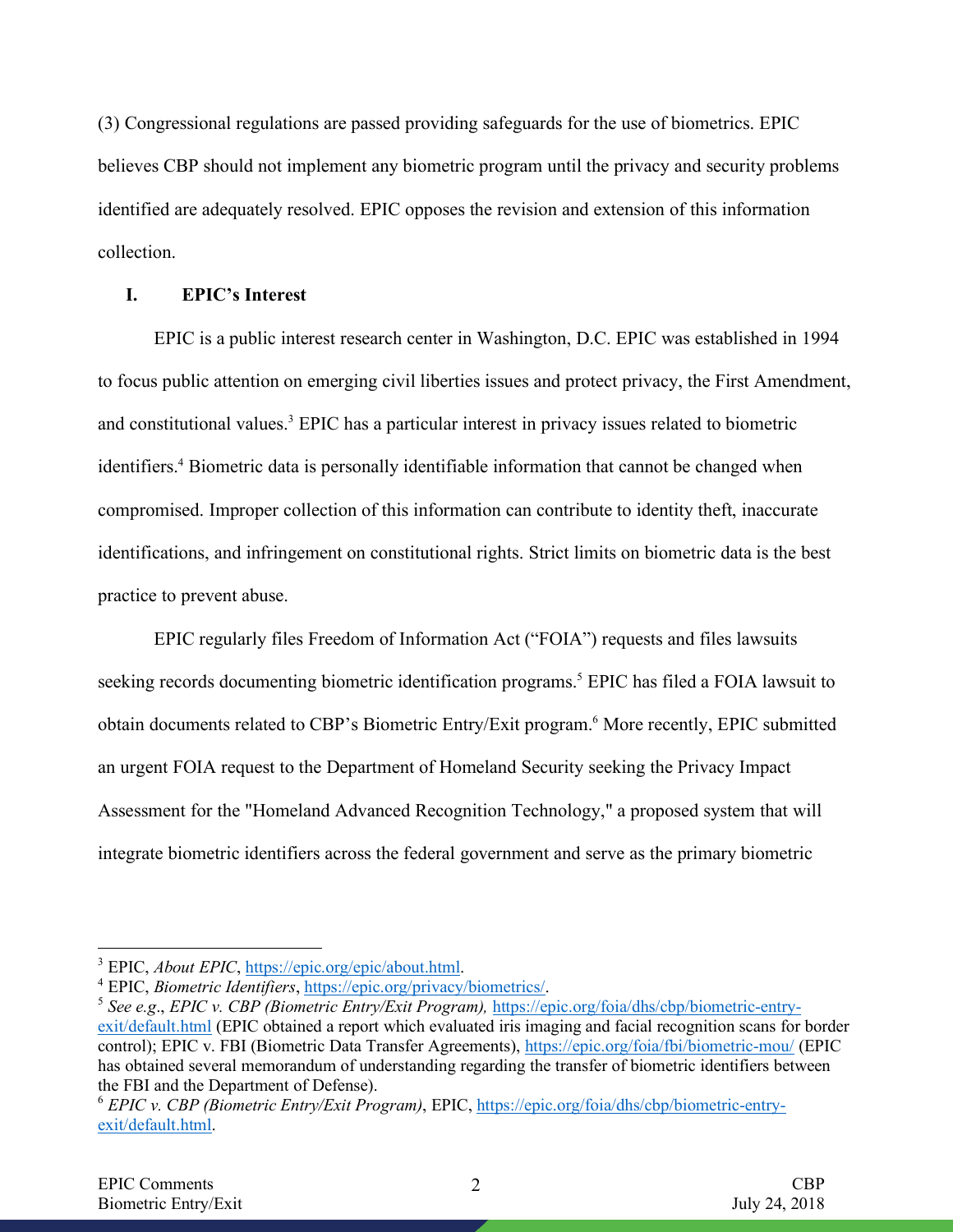database for the Biometric Entry/Exit program. <sup>7</sup> EPIC also regularly submits public comments to federal agencies and to Congress advising on the privacy issues caused by the collection of biometrics.<sup>8</sup> And earlier this month EPIC filed an amicus brief<sup>9</sup> with the Illinois Supreme Court in *Rosenbach v. Six Flags Entertainment Corp.,* about the collection of a child's biometric data in violation of the Illinois Biometric Information Privacy Act.<sup>10</sup>

# **II. EPIC FOIA Documents Reveal CBP Is Creating a Massive and Invasive Biometric Tracking System**

EPIC has filed several FOIA requests concerning CBP's Biometric Entry/Exit program. In

June 2016, EPIC filed a FOIA request seeking records pertaining to the 1:1 Facial Recognition Air

Entry Pilot and the 1-to-1 Facial Comparison Project.<sup>11</sup> In March 2017, an EPIC FOIA request

sought records pertaining to CBP's testing of iris and facial recognition at a pedestrian land border.<sup>12</sup>

And in October 2017, EPIC resubmitted a FOIA request seeking records pertaining to CBP's

biometric exit programs.<sup>13</sup>

The documents EPIC obtained through these FOIA requests and subsequent litigation reveal

the invasiveness of the Biometric Entry/Exit program. Additionally, the documents foreshadow the

https://epic.org/testimony/congress/EPIC-HHSC-CBP-Apr2018.pdf; EPIC Comments to FBI, Revision of a Currently Approved Collection-CJIS Name Check Form (1-791) (Jan. 8, 2018),

<sup>10</sup> EPIC, *Rosenbach v. Six Flags*, https://epic.org/amicus/bipa/rosenbach/.

 <sup>7</sup> EPIC FOIA Request (June 18, 2018), https://epic.org/foia/dhs/pia/EPIC-18-06-18-DHS-FOIA-20180618- Request.pdf.

<sup>8</sup> *See, e.g*., EPIC Statement to U.S. House Committee on Homeland Security, "Border Security, Commerce and Travel: Commissioner McAleenan's Vision for the Future of CBP" (Apr. 24, 2018),

https://epic.org/apa/comments/EPIC-Comments-FBI-NGI-Name-Based-Background-Check.pdf (advising the FBI to limit its use of fingerprint-based background checks in favor of name-based background checks for noncriminal purposes).

<sup>9</sup> Brief of Amicus Curiae EPIC, *Rosenbach v. Six Flags Entm't Corp.,* 2018 WL 1382797 (Ill.), https://epic.org/amicus/bipa/rosenbach/EPIC\_Amicus\_Rosenbach.pdf.

<sup>&</sup>lt;sup>11</sup> EPIC FOIA Request (June 14, 2016), https://epic.org/foia/dhs/cbp/biometric-entry-exit/EPIC-16-06-15-DHS-FOIA-20160615-Request.pdf.

<sup>12</sup> EPIC FOIA Request (Mar. 2, 2017), https://epic.org/foia/dhs/cbp/biometric-entry-exit/EPIC-17-03-02- CBP-FOIA-20170302-Request.pdf.<br><sup>13</sup> EPIC FOIA Request (Oct. 17, 2017), http://epic.org/foia/dhs/cbp/biometric-entry-exit/EPIC-17-10-17-CBP-

FOIA-20171017-Request.pdf.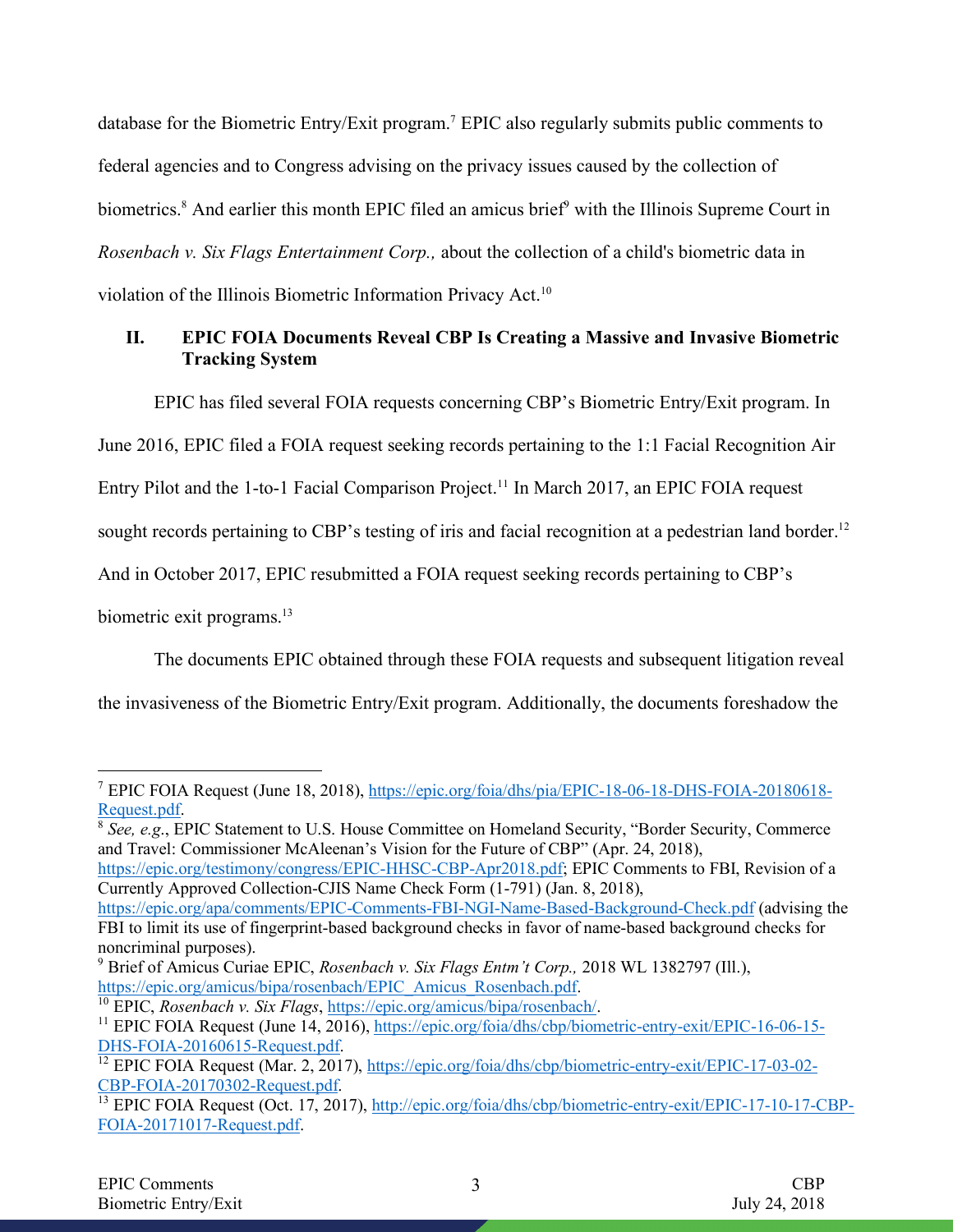heightened issues of conducting facial recognition through car windshields at a land port of entry where any one of millions of people could be crossing the border that particular day verses conducting facial recognition on a very small and known set of people prior to boarding a flight.

According to FOIA documents obtained by EPIC, CBP plans to implement biometric entry/exit for all travel modes and ports of entry (air, land, and sea).<sup>14</sup> Furthermore, CBP envisions providing "biometrics matching capability for use by the travel industry and DHS components . . . to transform traveler experience from initial encounter through checkpoints to entry/exit."15 The result threatens to be a massive biometric surveillance network that will continue to expand as the infrastructure to conduct real-time facial recognition grows. This notice and request for comments regarding CBP's plan to collect biometric information from vehicles represents a problematic step in the expansion of the Biometric Entry/Exit program.

The facial recognition match rate at airports, despite ideal conditions, fails to correctly identify everyone. CBP has already implemented biometric entry/exit at several airports. The "exit" portion of the program uses facial recognition to confirm the identity of each traveler prior to that person boarding an international flight. To do this, CBP builds a biometric gallery containing only the listed passengers for that flight. The images in the database come from passport photos and photos for U.S. visas. These photos are compared against a real-time photo of the traveler to confirm the person's identity. Despite these ideal conditions, facial recognition cannot identify everyone. The problem will be far worse for facial recognition of passengers in vehicles because not only are their environmental conditions to deal with (e.g. glare of the windshield), the pool of possible matches goes from hundreds of known and previously screened airline passengers to millions of unknown

<sup>&</sup>lt;sup>14</sup> *See* Memorandum re: U.S. Customs and Border Protection Biometric Entry-Exit Concept of Operations 000029, https://epic.org/foia/dhs/cbp/biometric-entry-exit/CBP-Biometric-Entry-Exit-Concept-of-Operations.pdf.  $\overline{\phantom{a}^{15}Id.}$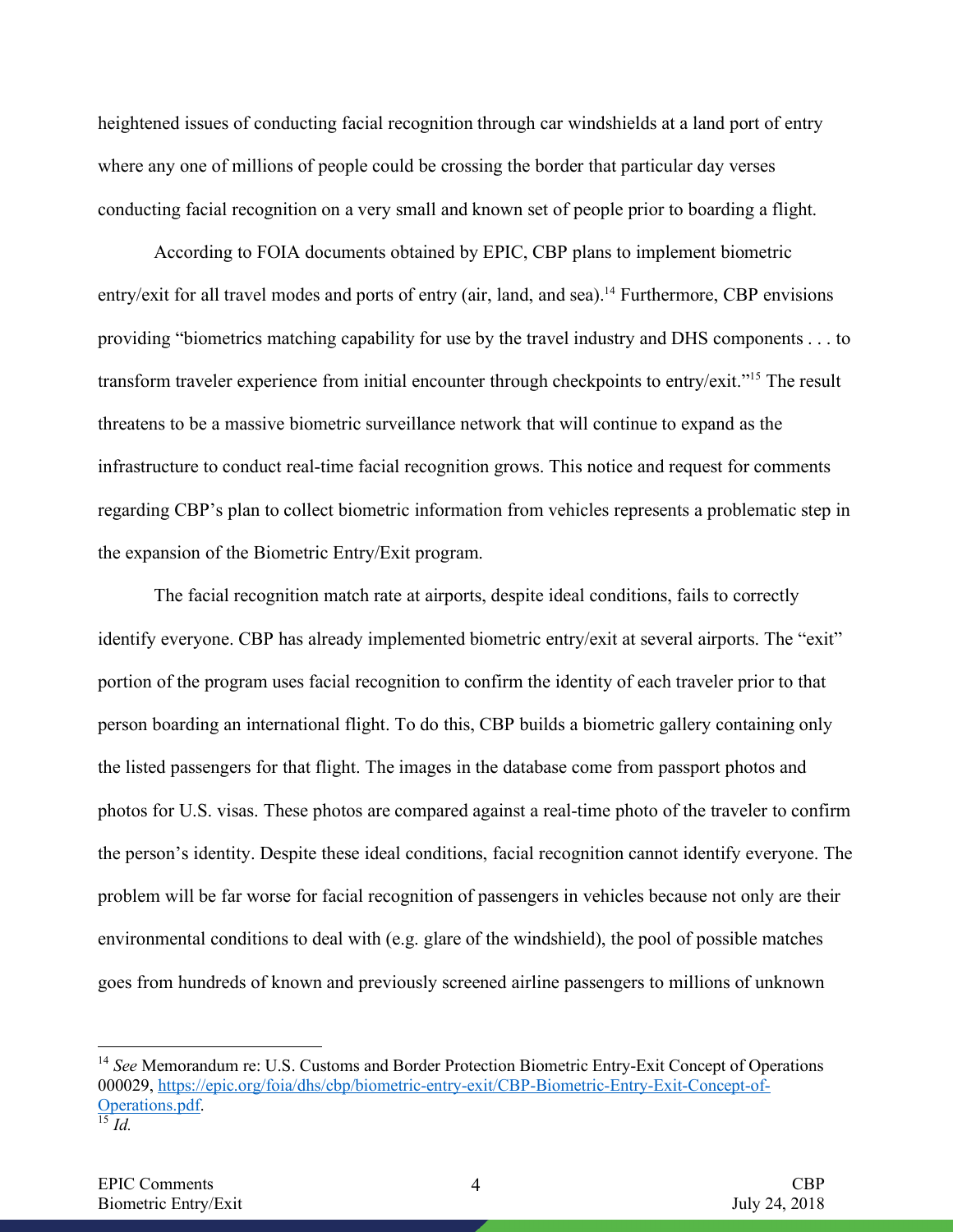individuals since there is no prior list of each traveler before they cross land borders as there is with international flights. Indeed, Colleen Manaher, CBP executive director of planning, program analysis and evaluation stated in an interview that if the technology is able to identify fifty percent of the in-car passengers it would be a "home run."16 EPIC FOIA documents showed that the use of facial recognition at a pedestrian land border did not perform operational matching at a "satisfactory" level.<sup>17</sup>

The plans of CBP to include the capability to search biometric watch lists<sup>18</sup> will exacerbate the problem of using facial recognition and disproportionately impact minorities. Studies have shown that facial recognition has significantly higher error rates for darker-skinned individuals. One study found that while the maximum error rate for lighter-skinned males is 0.8%, it is 34.7% for darker-skinned females.<sup>19</sup> This is unacceptable in any context, but is especially problematic in this context because it may have the effect of making immigration determinations based on skin color.

The increased use and continued dissemination of biometric information increases privacy and security risks and the potential for mission creep. The system that the CBP has proposed for border security could equally be deployed within the interior of the United States, raising widespread concern about government surveillance of public spaces. <sup>20</sup> The extensive storage of biometrics increases the risk of harm posed by potential security breaches. These are just some of issues raised

<sup>17</sup> U.S. Customs and Border Protection, *Southern Border Pedestrian Field Test Summary Report* 8 (Dec. 2016), https://epic.org/foia/dhs/cbp/biometric-entry-exit/Southern-Border-Pedestrian-Field-Test-Report.pdf.

<sup>18</sup> U.S. Department of Homeland Security U.S. Customs and Border Protection, *Biometric Entry-Exit Program Concept of Operations* 000039 (June 27, 2017), https://epic.org/foia/dhs/cbp/biometric-entryexit/CBP-Biometric-Entry-Exit-Concept-of-Operations.pdf.

 <sup>16</sup> Jeremy Schwartz, *Biometric Pilot Will Scan Travelers in Real Time at Texas-Mexico Border*, Government Technology (Feb. 2, 2018), http://www.govtech.com/public-safety/Biometric-Pilot-Will-Scan-Travelers-in-Real-Time-at-Texas-Mexico-Border.html.

<sup>19</sup> Joy Buolamwini (MIT Media Lab) and Timnit Gebru (Microsoft Research), *Gender Shades: Intersectional Accuracy Disparities in Commercial Gender Classification* (2018), http://proceedings.mlr.press/v81/buolamwini18a/buolamwini18a.pdf.

<sup>20</sup> *See generally*, Paul Mozur, *Inside China's Dystopian Dreams: A.I., Shame and Lots of Cameras*, NY Times (July 8, 2018), https://www.nytimes.com/2018/07/08/business/china-surveillance-technology.html.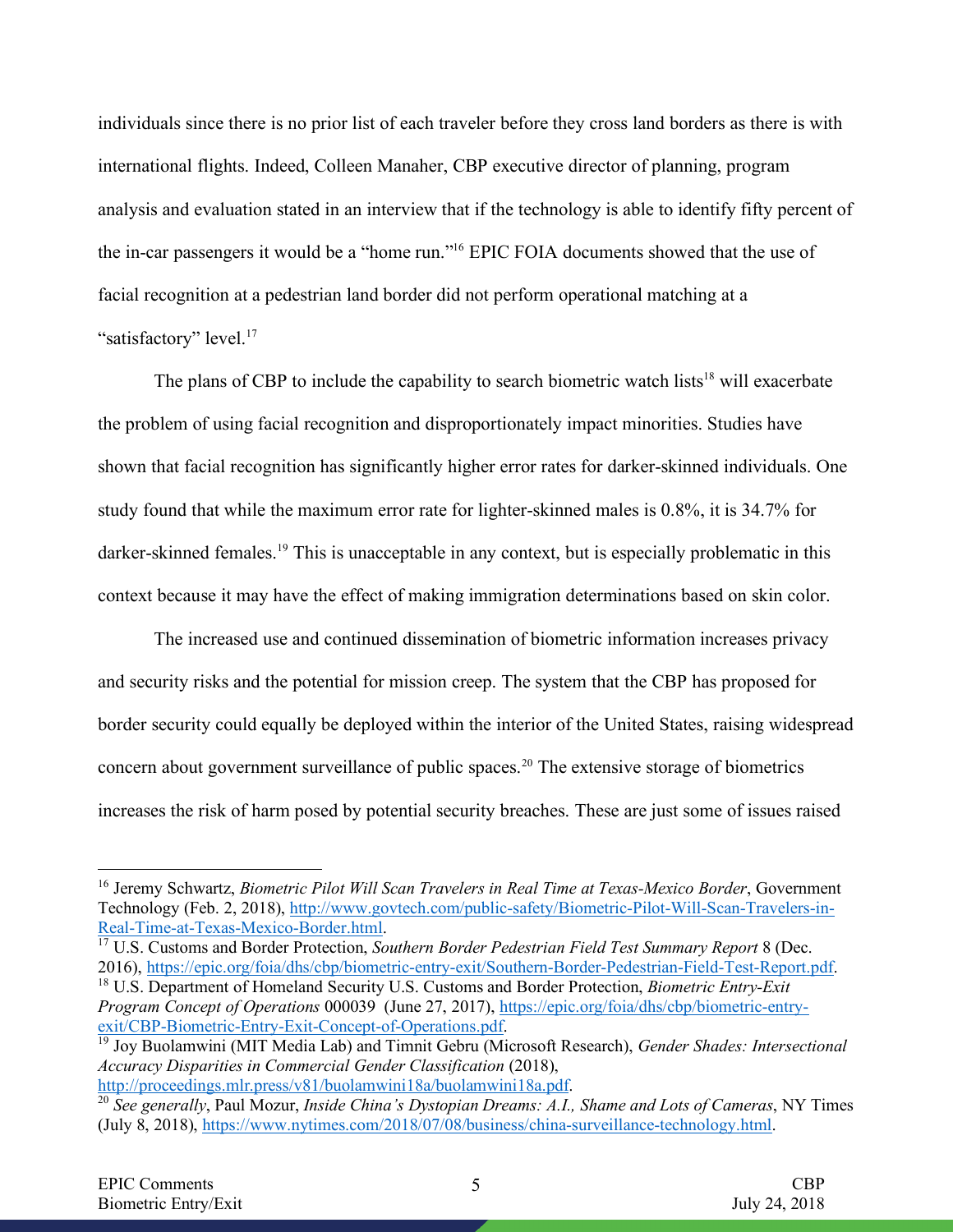by what is publicly known about CBP's Biometric Entry/Exit program but additional issues rise out of what we don't know about CBP's current proposal to collect biometrics from vehicles.

## **III. CBP's Current Proposal to Collect Biometrics from Vehicles Fails to Provide the Public with Adequate Information About the Program**

The Federal Register notice leaves many relevant questions unanswered about the implementation of the collection and the accuracy of the technology used. In-car facial recognition technology has more potential technical problems than regular facial recognition technology. The system must be able to distinguish windshield reflections from faces of passengers and detect the faces of passengers sitting in the backseat of the car who may be obscured. If people are wearing sunglasses, hats, or other headwear that an officer would normally ask them to remove before using facial recognition technology they would be unable to do so without stopping the car. There are also variations from the car that could cause errors, such as windshield tint. Additionally, passengers may not be looking up and toward the camera, so the image captured could be a profile or in-motion. Has CBP tested the facial recognition technology it intends to use under all of these conditions? What will CBP do if it cannot capture a clear image of all passengers while they are in their car?

It is not clear from the notice what databases CBP will use to compare to the facial scans captured at the border. CBP will run these scans against databases of visas and other travel documents of non-citizens, but will CBP also use databases of U.S. citizens? How does CBP plan to handle the fact that they will not know beforehand who is going to be crossing the border like they do at airports. What is CBP protocol if the facial scan does not match anyone in a citizen or alien database? How long does CBP plan to retain the biometrics collected from vehicles? Will the biometric data collected from vehicle scans be combined with data in license plate reader databases?

# **IV. Implementing a Massive Facial Recognition Network Will Disproportionally Impact Marginalize Groups and Lead to Mission Creep**

The use of facial recognition as part of the Biometric Entry/Exit program poses significant

6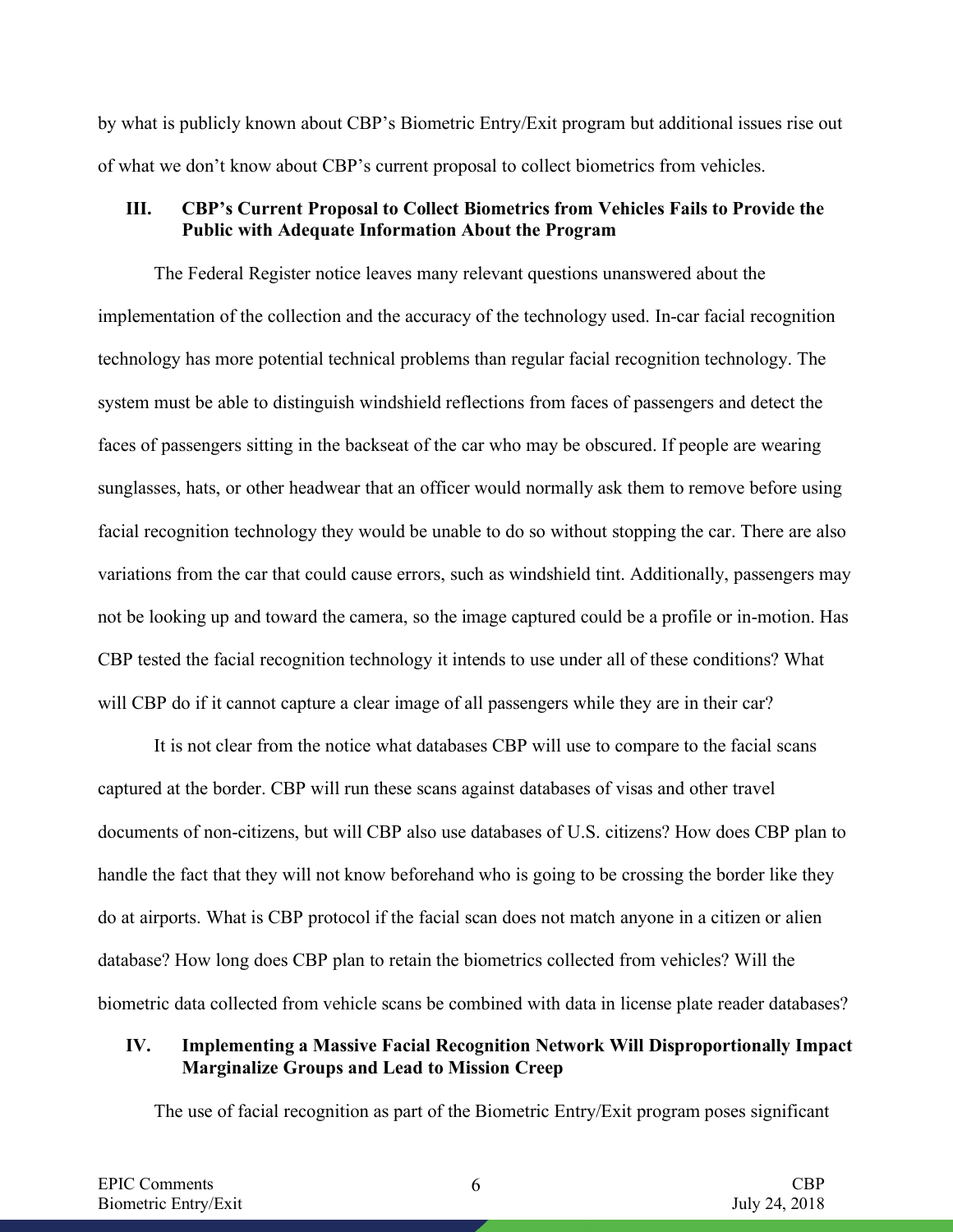risks to privacy and civil liberties. The technology can be used on unsuspecting people from a distance in a covert manner and on a mass scale. Similarly, facial recognition can easily be applied to large amounts of pictures and videos posted online. Facial recognition gives the government the power to identify individuals whenever it wants and without the consent of the individual.

The implementation of a large-scale biometric surveillance network also runs a serious risk of mission creep. The program itself is built on mission creep as it takes photos handed over to the State Department for the explicit purpose of obtaining a passport and now uses the photos for a new biometric entry/exit program that leverages facial recognition. The probability of mission creep is heightened by the fact that there are few laws that regulate the collection, use, dissemination, and retention of biometric data.<sup>21</sup> As FOIA documents obtained by EPIC show and this Notice confirms, CBP envisions expanding the Biometric Entry/Exit program far beyond its current implementation at airports.

Ubiquitous identification eliminates an individual's ability to control their identities and poses specific risk to the First Amendment rights of free association and free expression. The agency will also assume specific obligations under the Privacy Act for the collection and use of this personal identifiable information. The use of facial recognition at the border has real consequences for U.S. citizens as well as non-U.S. citizens and will disproportionately impact marginalize groups.

#### **V. Conclusion**

EPIC recommends that CBP promptly conduct a public report analyzing whether there is an actual need for the program that justifies the privacy risks associated with the use of biometrics. Specifically, the public report should address the possibility of using less privacy-invasive

 <sup>21</sup> Jeramie D. Scott, *Facial recognition is here – but privacy protections are not*, The Hill (July 13, 2017), http://thehill.com/blogs/pundits-blog/technology/341906-opinion-facial-recognition-surveillance-is-here-butprivacy.